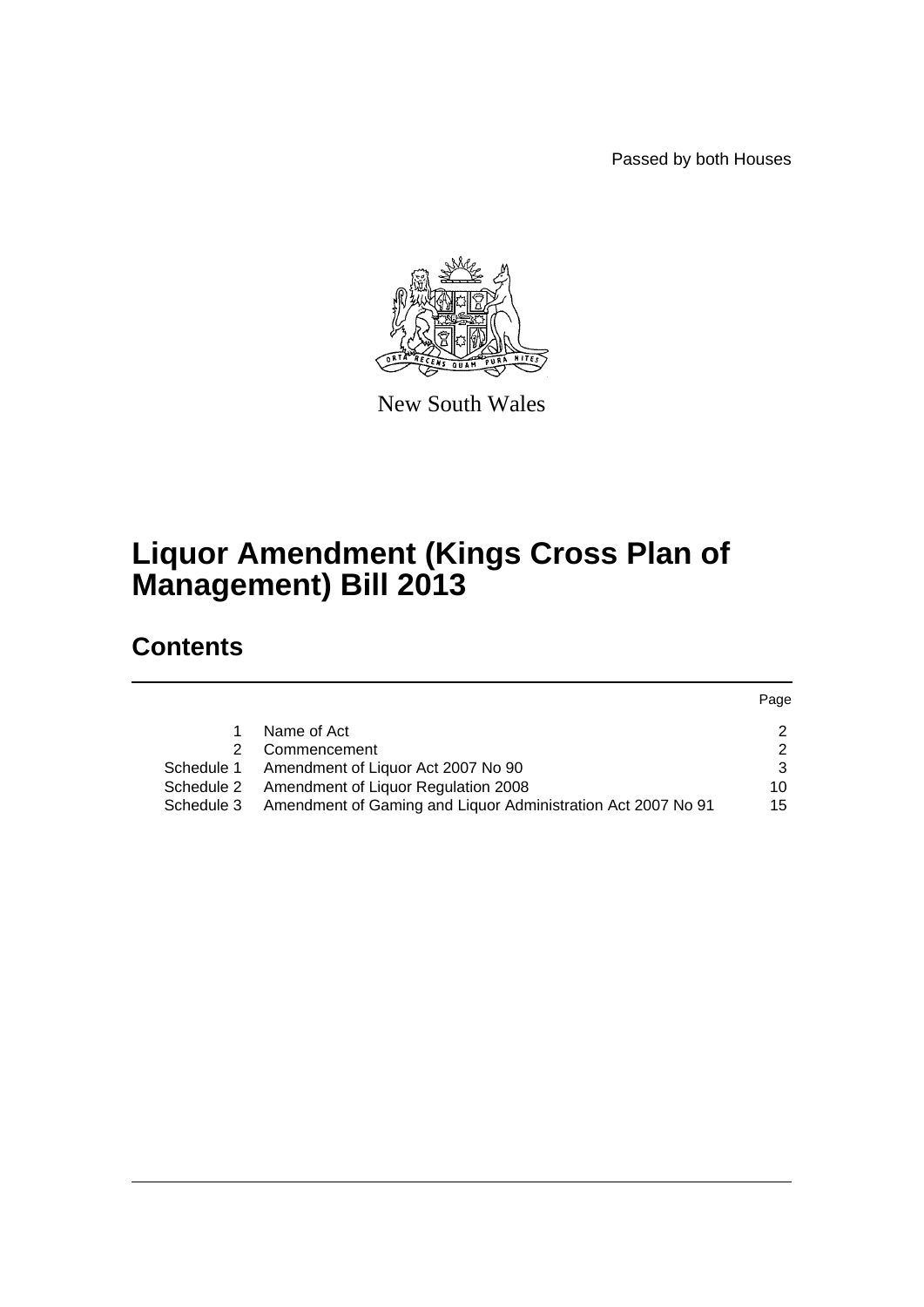*I certify that this public bill, which originated in the Legislative Assembly, has finally passed the Legislative Council and the Legislative Assembly of New South Wales.*

> *Clerk of the Legislative Assembly. Legislative Assembly, Sydney, , 2013*



New South Wales

# **Liquor Amendment (Kings Cross Plan of Management) Bill 2013**

Act No , 2013

An Act to amend the *Liquor Act 2007* and the *Liquor Regulation 2008* to implement the second stage of a plan of management in relation to the Kings Cross precinct; and for other purposes.

*I have examined this bill and find it to correspond in all respects with the bill as finally passed by both Houses.*

*Assistant Speaker of the Legislative Assembly.*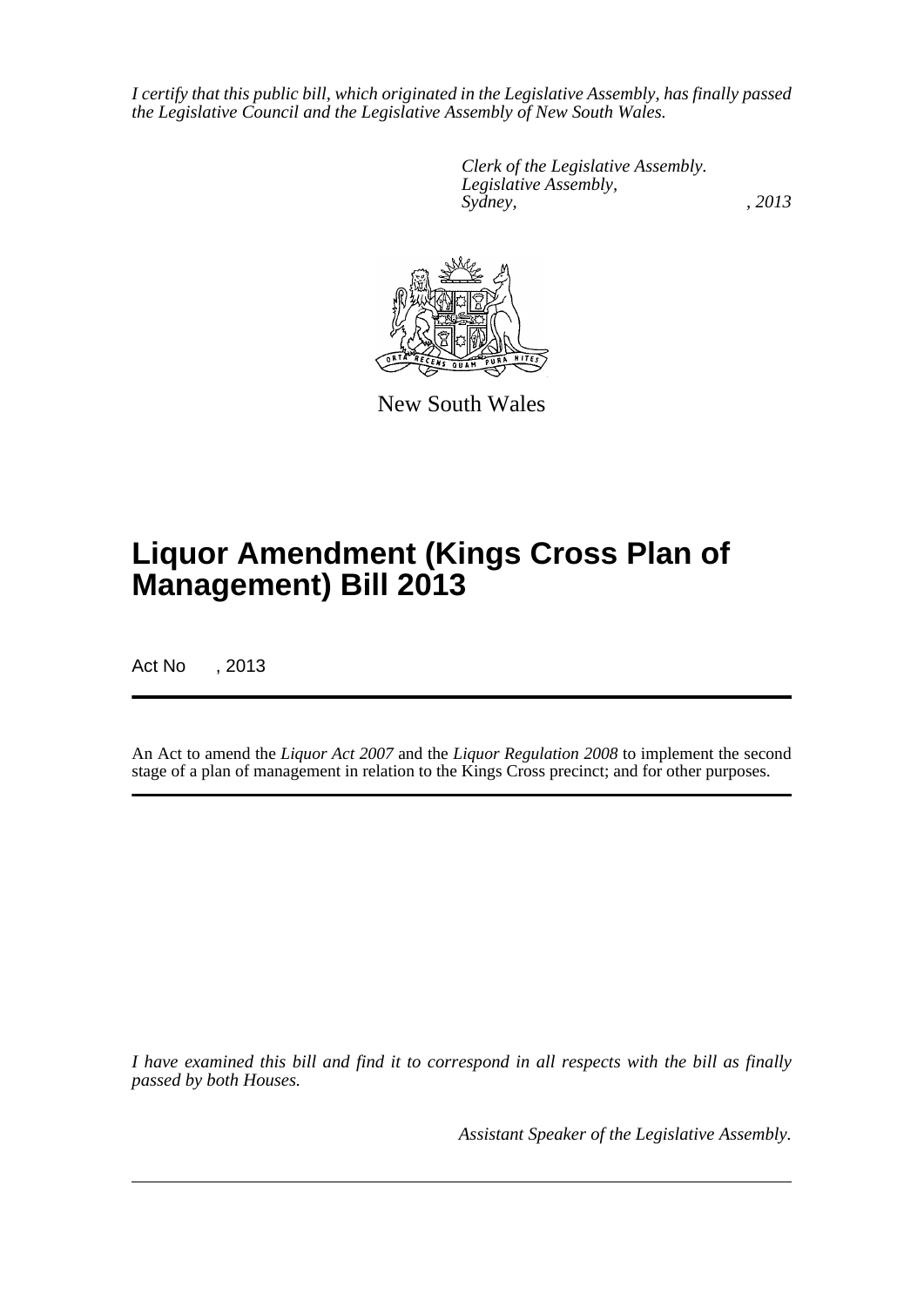# <span id="page-2-0"></span>**The Legislature of New South Wales enacts:**

#### **1 Name of Act**

This Act is the *Liquor Amendment (Kings Cross Plan of Management) Act 2013*.

### <span id="page-2-1"></span>**2 Commencement**

This Act commences on a day or days to be appointed by proclamation.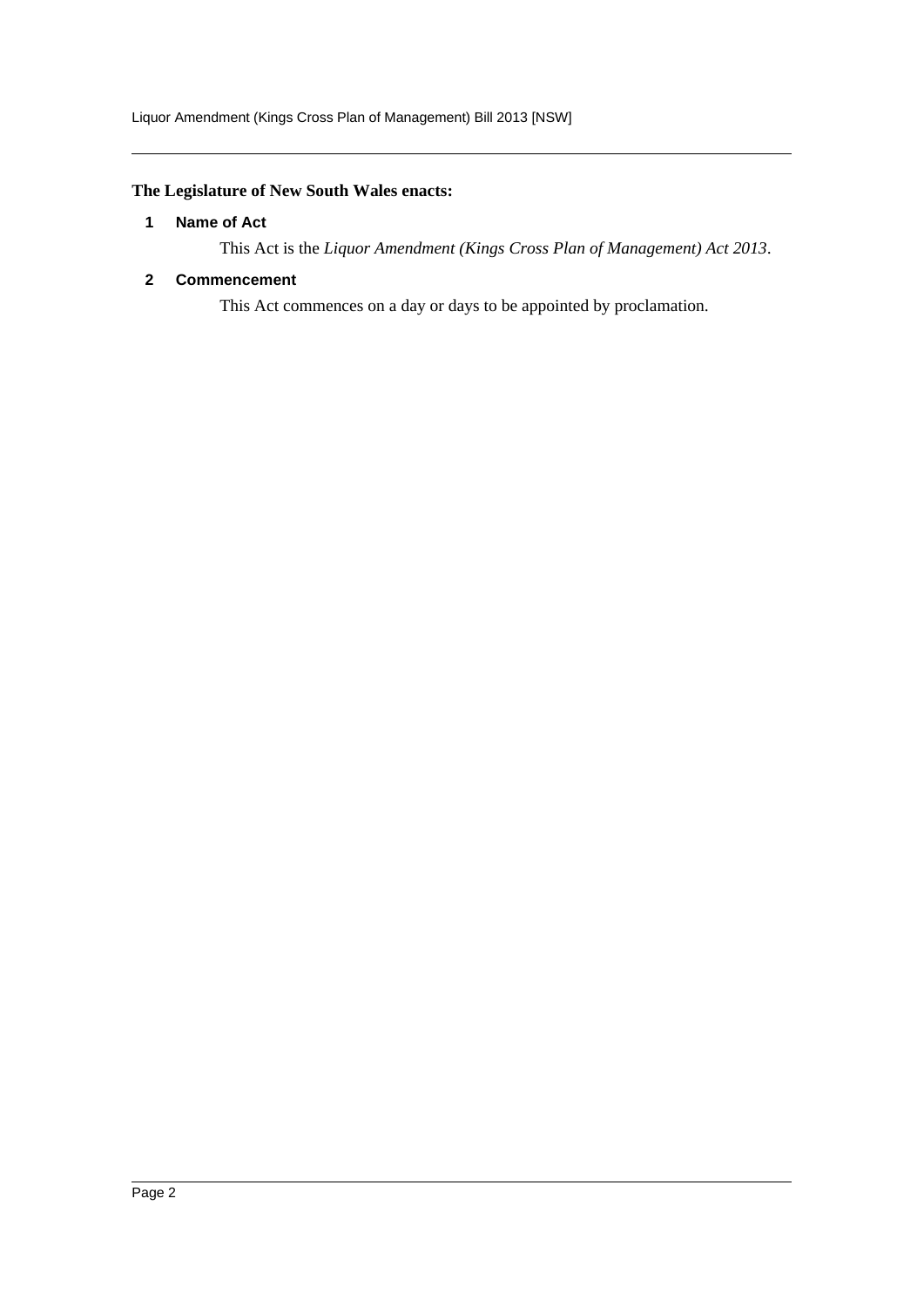# <span id="page-3-0"></span>**Schedule 1 Amendment of Liquor Act 2007 No 90**

### **[1] Section 4 Definitions**

Insert "any of the following" after "means" in the definition of *manager* in section 4 (1).

#### **[2] Section 4 (1), definition of "manager"**

Omit "or" from paragraph (a).

#### **[3] Section 4 (1), definition of "manager"**

Insert after paragraph (b):

(c) in the case of a high risk venue within the meaning of section 116AA a person appointed by the licensee, in accordance with licence conditions imposed by the regulations under section 116A, to be present in the venue in accordance with those conditions.

# **[4] Section 48 Community impact**

Insert after section 48 (3B):

- (3C) An application (other than an application under clause 39 of Schedule 1) for a small bar licence is not, despite subsection (3), required to be accompanied by a community impact statement if:
	- (a) the application relates to the same premises as the premises to which a general bar licence relates, and
	- (b) development consent has been obtained under the *Environmental Planning and Assessment Act 1979* to sell liquor during the times to which the application relates and those times are specified in the development consent.

#### **[5] Section 91 Responsibilities and liabilities in relation to licensed premises**

Insert after section 91 (1):

(1A) An approved manager (as referred to in section 116A (2) (i)) is responsible for the personal supervision and management of the conduct of the business of the licensed premises under the licence at the times the manager is required to be present on the licensed premises.

# **[6] Section 91 (2)**

Insert "or (1A)" after "subsection (1)".

#### **[7] Sections 116AA–116AF**

Insert before section 116A:

#### **116AA Interpretation**

(1) In this Division:

*approved system provider* means the person or body approved for the time being by the Director-General to operate the Kings Cross precinct ID scanner system.

*high risk venue*—see subsection (2).

*identification details* of a person means:

- (a) the person's name, and
- (b) the person's date of birth, or the person's residential address, or both.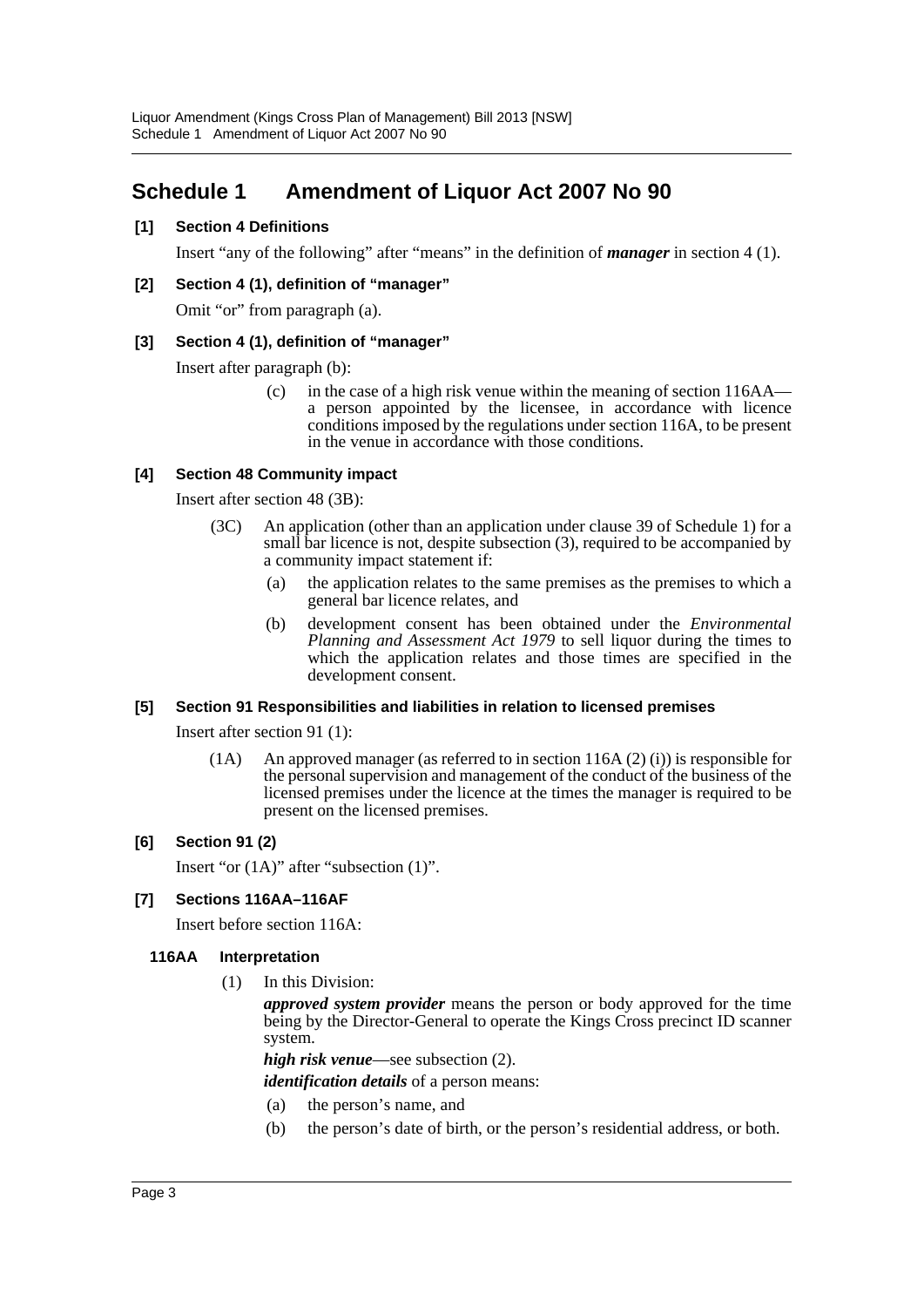*Kings Cross precinct ID scanner system*—see section 116AB. *long-term banning order* means an order under section 116AE. *patron ID scanner* means a device that:

- (a) is capable of scanning and recording a person's identification details, and
- (b) is linked to the Kings Cross precinct ID scanner system.

*relevant licensed premises* means any licensed premises situated in the Kings Cross precinct, but does not include a licensed restaurant that is not authorised to trade after midnight on any day of the week unless it is a high risk venue. *temporary banning order* means an order under section 116AD.

- (2) A *high risk venue* is a venue situated in the Kings Cross precinct comprising:
	- (a) licensed premises:
		- (i) on which liquor may be sold for consumption on the premises, and
		- (ii) that are authorised to trade after midnight at least once a week on a regular basis, and
		- (iii) that have a patron capacity (as determined by the Director-General) of more than 120 patrons, or
	- (b) licensed premises specified by, or of a class specified by, the regulations, or
	- (c) licensed premises that are designated by the Director-General under subsection (4).
- (3) The regulations may create exceptions to subsection (2) (a).
- (4) The Director-General may, with the concurrence of the Commissioner of Police, designate any specified licensed premises (or licensed premises of a specified class) in the Kings Cross precinct as a high risk venue if the Director-General is satisfied that there is a significant degree of alcohol-related violence or other anti-social behaviour associated with the premises.
- (5) The designation of licensed premises as a high risk venue is to be made by order in writing given to the licensee. Any such order takes effect on the date specified in the order (being a date that is not earlier than 6 weeks from the date the order is given).

**Note.** The decision of the Director-General to designate licensed premises as a high risk venue is reviewable by the Independent Liquor and Gaming Authority under the *Gaming and Liquor Administration Act 2007*—see section 36A of that Act.

#### **116AB Kings Cross precinct ID scanner system**

- (1) The *Kings Cross precinct ID scanner system* is an integrated database system that is approved by the Director-General and that consists of the following:
	- (a) the identification details of those persons who are the subject of a temporary or long-term banning order (together with the period for which any such order is in force),
	- (b) any information that has been scanned and recorded by patron ID scanners operating in high risk venues,
	- (c) any associated equipment (including the patron ID scanners linked to the system).
- (2) The Director-General may, with the concurrence of the Commissioner of Police, approve a person or body to operate the Kings Cross precinct ID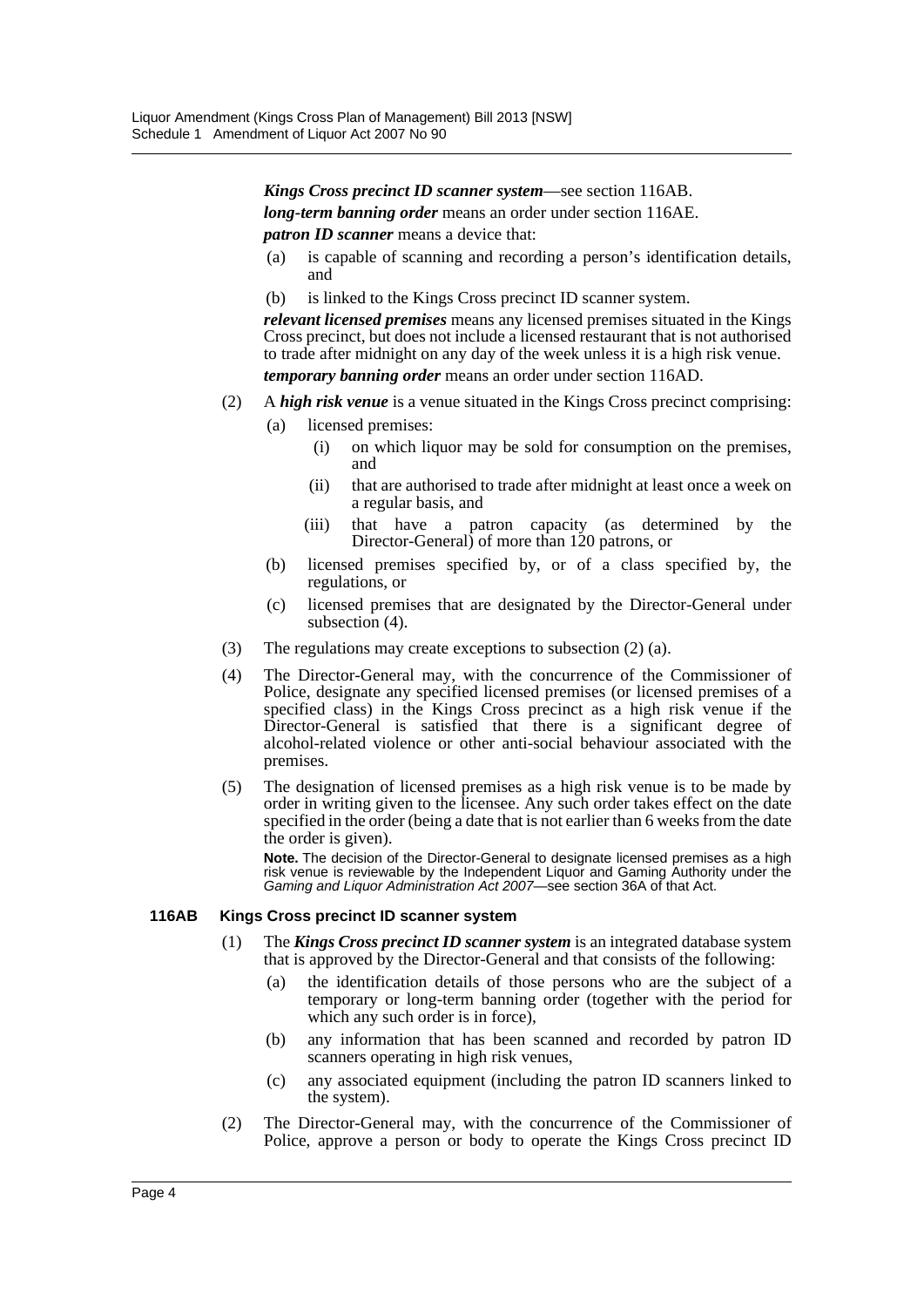scanner system. A person or body may not be approved if the person or body is a close associate of a licensee or has any interest, whether financial or otherwise, in the business carried on under a licence.

- (3) The approval of a person or body to operate the system is subject to such conditions as the Director-General considers appropriate (including conditions relating to the disposal and retention of information held in the system) and may be revoked at any time by the Director-General. The conditions of approval may be varied at any time by the Director-General.
- (4) Without limiting subsection (3), the conditions of any such approval are taken to include the following:
	- (a) any information held in the system must not be transferred to any place outside of Australia except New Zealand,
	- (b) information must not be held in the system for more than 30 days after it is collected except:
		- (i) in the case of information relating to a person who is the subject of a long-term banning order (in which case the information may be held in the system for the period that the order is in force), or
		- (ii) in such other cases as may be authorised by the Director-General at the request of the Commissioner of Police,
	- (c) if the approved system provider is not an organisation within the meaning of the *Privacy Act 1988* of the Commonwealth—the provider must ensure that the provider is treated as an organisation for the purposes of that Act,
	- (d) the approved system provider must comply with the requirements of the *Privacy Act 1988* of the Commonwealth with respect to the protection of any personal information held by the provider,
	- (e) the approved system provider must comply with a request by the Commissioner of Police to dispose of any information held by the provider,
	- (f) if the Kings Cross precinct ID scanner system fails for any reason, the approved system provider must:
		- (i) immediately notify the local police, and
		- (ii) comply with a contingency protocol, as approved by the Director-General, for ID scanner system failure.

#### **116AC High risk venues—licence conditions relating to ID scanning**

#### (1) **Patron photo IDs to be scanned**

The licence for a high risk venue is subject to the following conditions:

- (a) a person must not be permitted to enter the venue as a patron unless:
	- (i) the person produces to a staff member a form of identification  $\frac{1}{2}$  containing  $\frac{1}{2}$  photograph of the person and the person's identification details (*photo ID*), and
	- (ii) the photo ID is scanned by a staff member using a patron ID scanner,
- (b) a person must be refused admission to the venue as a patron if the person:
	- (i) chooses not to produce his or her photo ID to a staff member, or
	- (ii) is subject to a temporary or long-term banning order,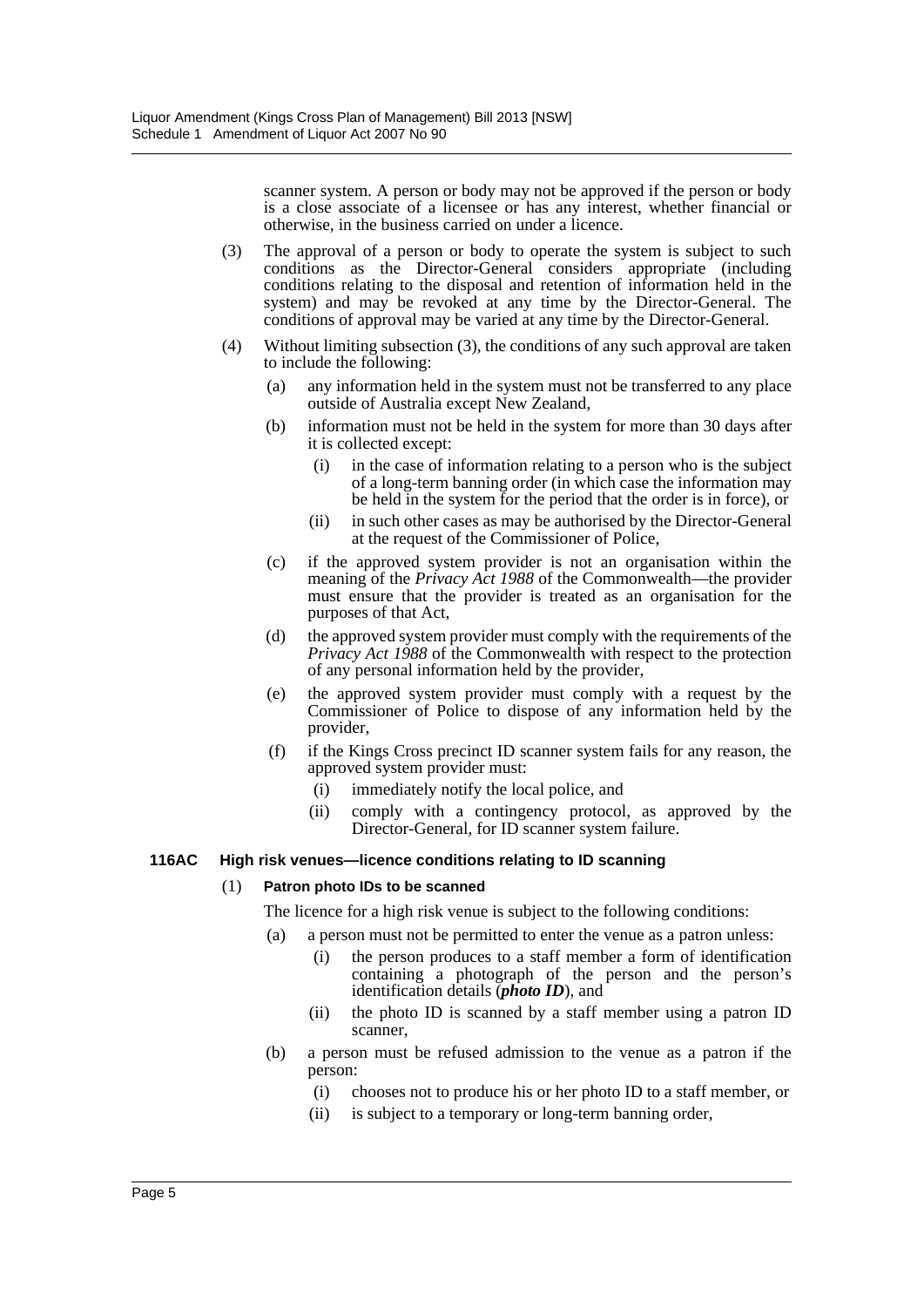- (c) the use of a patron ID scanner as required by this section (including the procedures for scanning and the time of use) must comply with such requirements as are approved by the Director-General and notified to the licensee,
- (d) only patron ID scanners of a type approved by the Director-General may be used in the venue for the purposes of this section,
- (e) a patron ID scanner may only be used to record information of the kind prescribed by the regulations,
- (f) if any patron ID scanner used in the venue fails for any reason, the licensee must:
	- (i) immediately notify the local police, and
	- (ii) comply with a contingency protocol, as approved by the Director-General, for patron ID scanner failure.
- (2) Subsection (1) (a) (ii) does not require a person to be refused permission to enter a high risk venue if, at that time, each patron ID scanner in the venue is not working because of scanner or system failure.

#### (3) **Producing false ID to enter high risk venue**

A person who produces any document purporting to contain the person's identification details in order to gain entry to a high risk venue is guilty of an offence if the document is false in a material particular in relation to the person.

Maximum penalty: 50 penalty units.

#### (4) **Privacy protection**

It is a condition of the licence for a high risk venue that the licensee must:

- (a) if the licensee is not an organisation within the meaning of the *Privacy Act 1988* of the Commonwealth—ensure that the licensee is treated as an organisation for the purposes of that Act, and
- (b) comply with the requirements of that Act with respect to the protection of any personal information recorded by a patron ID scanner operating in the venue.
- (5) It is also a condition of the licence for a high risk venue that the licensee:
	- (a) prepares and implements a privacy management plan relating to the use of patron ID scanners in the venue, and
	- (b) prepares and implements a privacy policy containing information for patrons about the use of patron ID scanners in the venue and the procedures for ensuring that the privacy of patrons is protected and for making complaints about breaches of privacy, and
	- (c) ensures that the privacy policy for the venue is made available for inspection by any person who requests to see it, and
	- (d) ensures that an outline of the privacy policy is displayed at or near any public entrance to the venue in a manner that enables patrons to be alerted to its contents immediately before being required to produce a photo ID, and
	- (e) without limiting any requirement under the *Privacy Act 1988* of the Commonwealth, ensures that any written complaint by a patron about a breach of privacy is, within 14 days of the complaint being made to the licensee or a staff member, notified to the Director-General.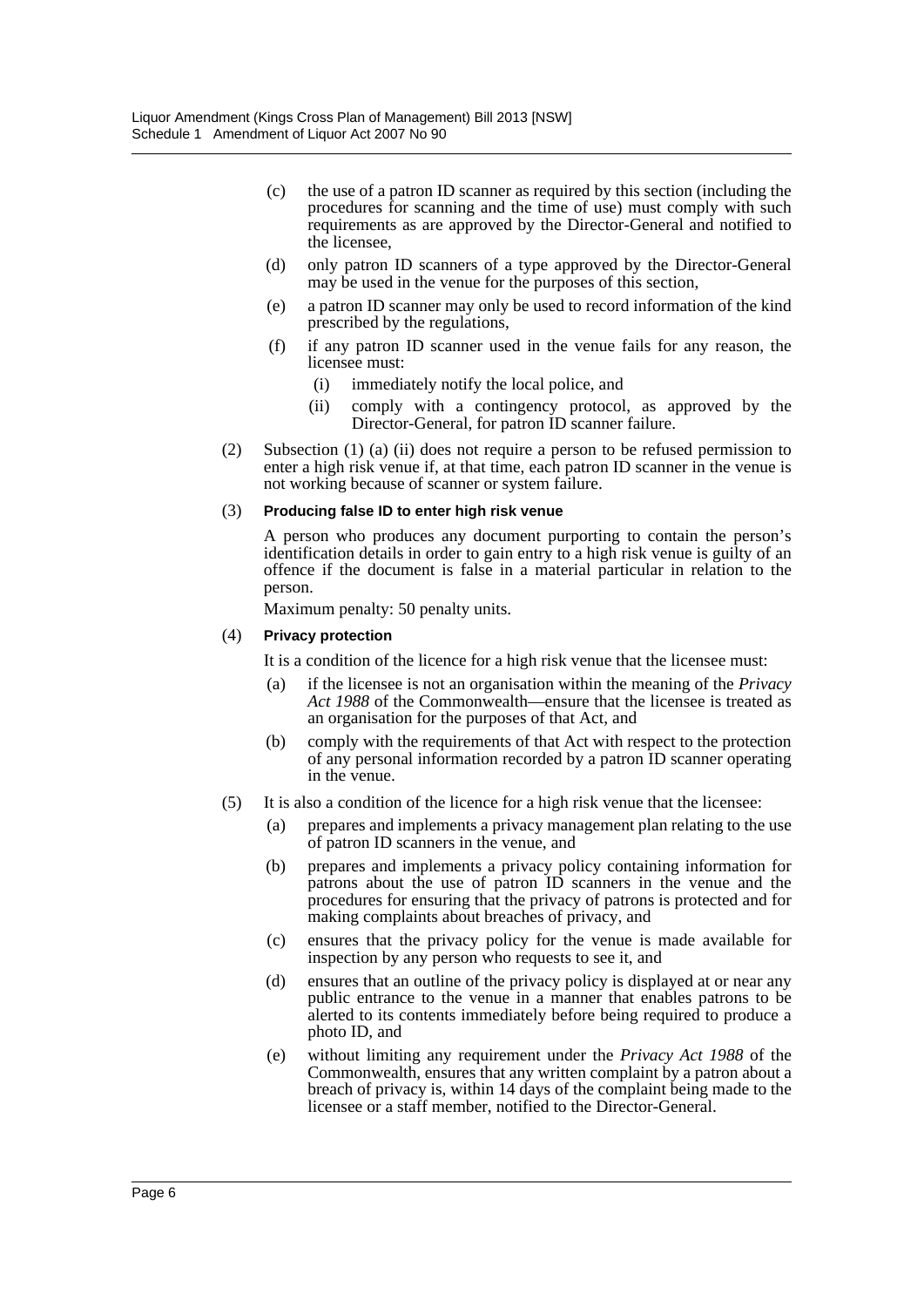(6) The privacy management plan and privacy policy required to be prepared by a licensee under this section must, without limiting any requirement under the *Privacy Act 1988* of the Commonwealth, adopt or comply with a plan and policy approved by the *Kings Cross Accord* (being the local liquor accord of that name in force under Division 1 of Part 8) in conjunction with the relevant industry association for the licensee.

#### **116AD Temporary banning orders—licensed premises in Kings Cross precinct**

- (1) A police officer may, as soon as practicable after a person:
	- (a) refuses or fails to comply with a direction under section 198 of the *Law Enforcement (Powers and Responsibilities) Act 2002* to leave relevant licensed premises or a public place in the vicinity of relevant licensed premises, or
	- (b) fails to leave relevant licensed premises after being required to do so under section 77 (4) because the person is intoxicated, violent, quarrelsome or disorderly, or
	- (c) contravenes section 77 (6) or (8) in relation to relevant licensed premises,

prohibit the person, by order in writing given to the person (a *temporary banning order*), from entering or remaining on any relevant licensed premises for the period (not exceeding 48 hours) specified in the order.

- (2) A police officer must not give a person a temporary banning order unless the officer is satisfied that the conduct of the person which resulted in the person being required to leave (or being refused admission to) the licensed premises or other public place concerned is likely to continue and cause a public nuisance or risk to public safety.
- (3) A temporary banning order:
	- (a) does not have effect unless it is given by, or given with the approval of, a police officer of or above the rank of sergeant, and
	- (b) must specify the grounds on which it is given.
- (4) As soon as practicable after a person is given a temporary banning order, a police officer is to provide the approved system provider with the following information:
	- (a) the name and address of the person the subject of the order,
	- (b) the period that the order is in force.
- (5) The approved system provider is required to immediately record that information on the Kings Cross precinct ID scanner system.
- (6) A person who is the subject of a temporary banning order must not enter or attempt to enter or remain on any relevant licensed premises during the period specified in the order.

Maximum penalty: 50 penalty units.

#### **116AE Long-term banning orders—high risk venues**

- (1) The Authority may, by order in writing (a *long-term banning order*), prohibit a person from entering or remaining on any high risk venue for such period (not exceeding 12 months) as is specified in the order.
- (2) A long-term banning order may only be made on application by the Commissioner of Police in the manner approved by the Authority.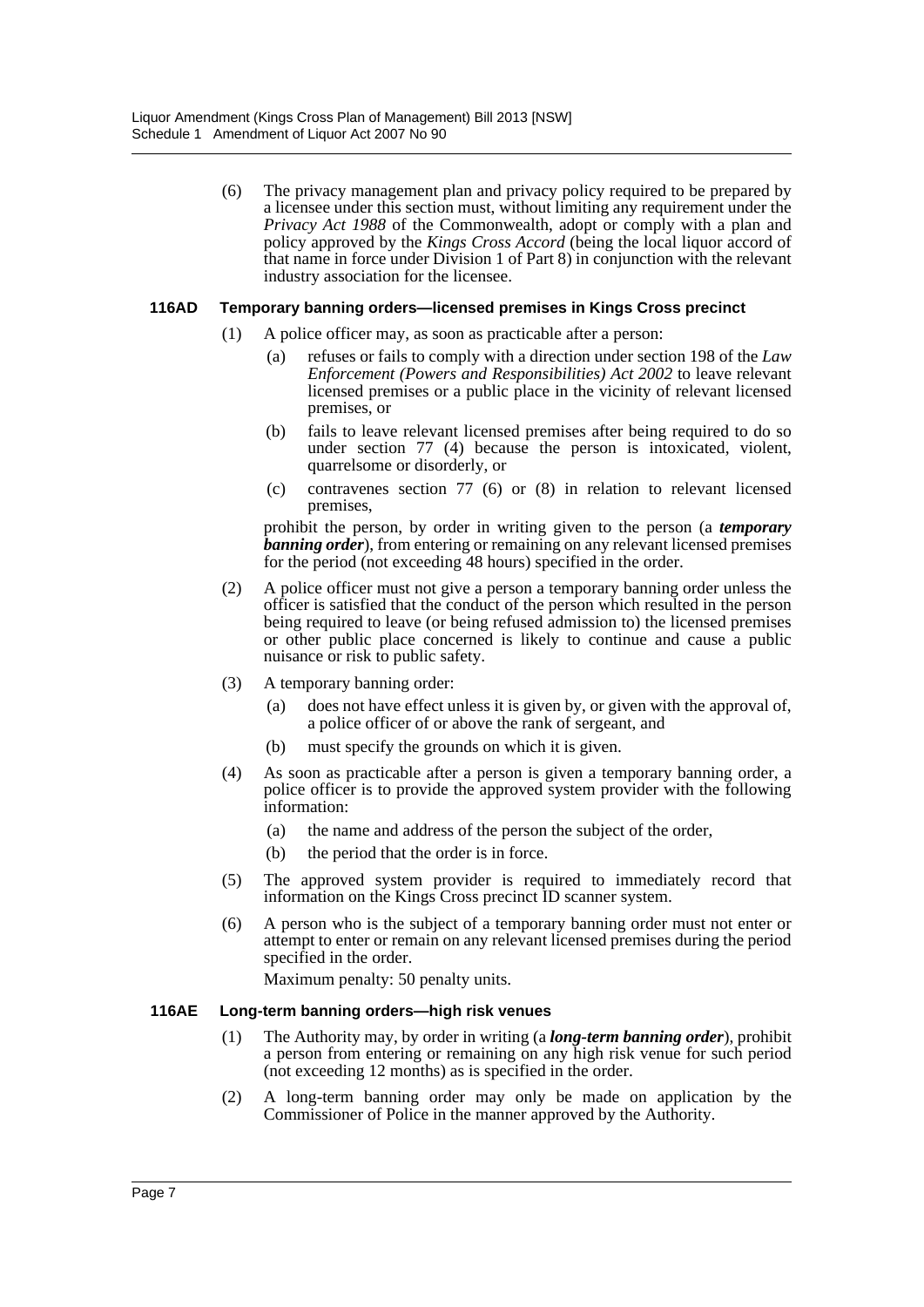- (3) The Authority may make a long-term banning order only if the Authority is satisfied that the person the subject of the proposed order:
	- (a) has been charged with, or found guilty of, a serious indictable offence involving alcohol-related violence (whether or not the offence was committed in the Kings Cross precinct), or
	- (b) has been given 3 temporary banning orders during a period of 12 consecutive months.
- (4) The Authority may not make a long-term banning order unless the person the subject of the proposed order has been given notice of the application for the order and has been given a reasonable opportunity to make submissions to the Authority in relation to the application.
- (5) In deciding whether to make a long-term banning order on the ground that a person has been given 3 temporary banning orders, the Authority may take into consideration the circumstances that resulted in the person being given those orders.
- (6) A long-term banning order takes effect on the date specified by the Authority in the order. Notice of the making of the order is to be given to the person who is the subject of the order, but failure to give notice does not affect the operation of the order if a reasonable attempt has been made to notify the person.
- (7) As soon as practicable after the Authority makes a long-term banning order, the Authority is to provide the approved system provider with the following information:
	- (a) the name and address of the person who is the subject of the order,
	- (b) the period that the order is in force.
- (8) The approved system provider is required to immediately record that information in the Kings Cross precinct ID scanner system.
- (9) A person who is the subject of a long-term banning order must not enter or attempt to enter or remain on any high risk venue during the period specified in the order.

Maximum penalty: 50 penalty units.

#### **116AF Review by Administrative Decisions Tribunal of long-term banning orders**

- (1) A person who is the subject of a long-term banning order may apply to the Administrative Decisions Tribunal for a review of the Authority's decision to make the order.
- (2) Section 53 of the *Administrative Decisions Tribunal Act 1997* does not apply in relation to the Authority's decision to make a long-term banning order.

#### **[8] Section 116A Regulatory controls for licensed premises in Kings Cross precinct**

Insert at the end of section 116A (2) (h):

, or

- (i) require the appointment of a person, as approved by the Director-General, who is to be present in a high risk venue during such periods, or in such circumstances, as may be specified or determined by the regulations (an *approved manager*), or
- (j) require records to be kept of the times when an approved manager is present in a high risk venue.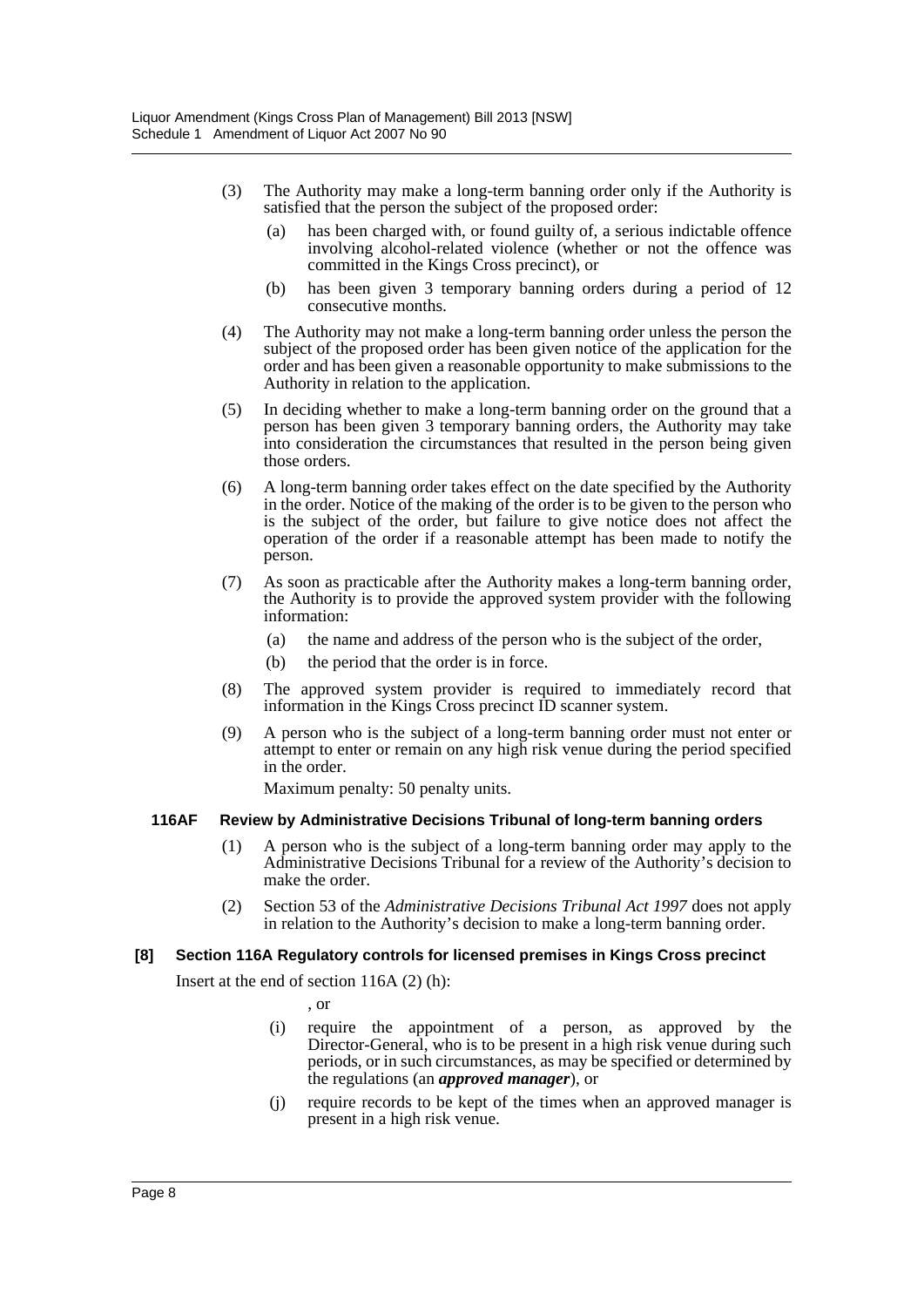# **[9] Section 116A (4A)**

Insert after section 116A (4):

(4A) In approving a person to be present in a high risk venue as required by licence conditions imposed by the regulations under subsection (2) (i), the Director-General must conduct a criminal record check in relation to the person and be satisfied that the person has the experience and capacity to have responsibility for the high risk venue during the relevant periods. It is the duty of the Commissioner of Police to assist in any such criminal record check.

# **[10] Section 144B Definitions**

Insert "Division 3 of Part 6," after "imposed under" in paragraph (b) of the definition of *prescribed offence*.

#### **[11] Section 152 Evidentiary provisions**

Insert after section 152 (1) (n):

- (n1) that a specified person is or was, at a specified time or during a specified period, a staff member of licensed premises situated in the Kings Cross precinct,
- (n2) that a specified person was, at a specified time or during a specified period, the manager of a high risk venue within the meaning of section 116AA,

#### **[12] Section 159 Regulations**

Insert after section 159 (2) (f):

(f1) any matter relating to the operation of the Kings Cross precinct ID scanner system and the use of patron ID scanners under Division 3 of Part 6,

#### **[13] Schedule 1 Savings and transitional provisions**

Insert at the end of the Schedule with appropriate Part and clause numbering:

# **Part Provisions consequent on enactment of Liquor Amendment (Kings Cross Plan of Management) Act 2013**

#### **Review of amendments relating to Kings Cross precinct ID scanner system**

- (1) The Minister is to review the amendments made by the *Liquor Amendment (Kings Cross Plan of Management) Act 2013* that relate to the operation of the Kings Cross precinct ID scanner system under Division 3 of Part 6 of this Act to determine whether the policy objectives of those amendments remain valid and whether the terms of those amendments remain appropriate for securing those objectives.
- (2) The review is to be undertaken as soon as possible after the period of 12 months following the commencement of those amendments and the Minister is to report to the Premier on the outcome of the review as soon as practicable after the review is completed.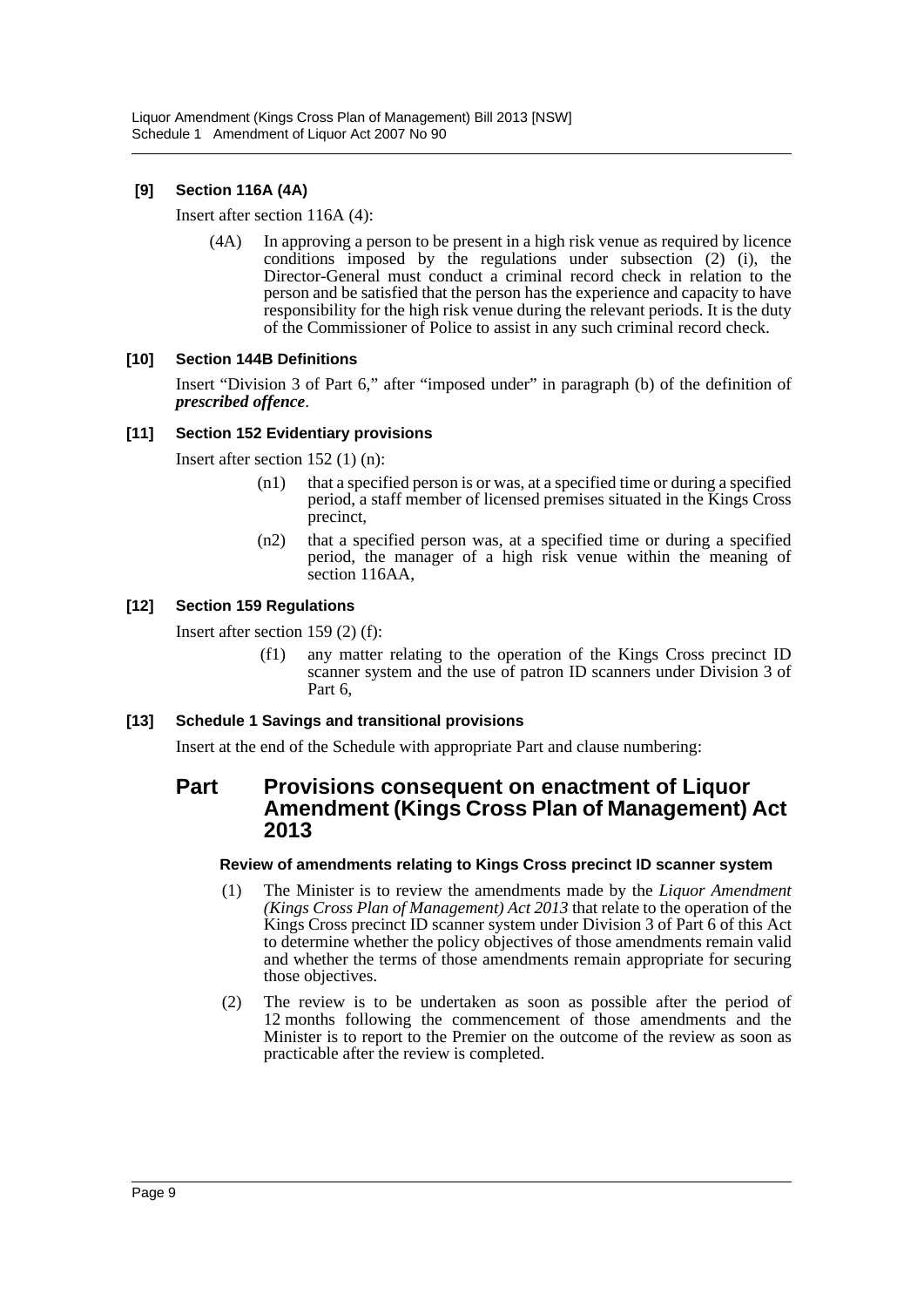# <span id="page-10-0"></span>**Schedule 2 Amendment of Liquor Regulation 2008**

#### **[1] Clause 3 Definitions**

Insert in alphabetical order in clause 3 (1):

*approved privacy course* means a training course with respect to the protection of the privacy of patrons of licensed premises and that is approved by the Director-General.

#### **[2] Clause 9A Exemption for small bar applications**

Insert after clause 9A (3):

- (4) Without limiting subclause (1), this Division does not apply to or in respect of an application for a small bar licence if:
	- (a) the application relates to the same premises as the premises to which a general bar licence relates, and
	- (b) development consent has been obtained under the *Environmental Planning and Assessment Act 1979* to sell liquor during the times to which the application relates and those times are specified in the development consent.

#### **[3] Clause 39 Definitions**

Insert in alphabetical order in clause 39 (1):

*patron ID scanner* means a patron ID scanner within the meaning of Division 3 of Part 6 of the Act.

*privacy endorsement*, in relation to a recognised competency card, means an endorsement on the card indicating that the holder of the card has successfully completed an approved privacy course.

# **[4] Clause 39 (2)**

Insert "or if it is not suspended or revoked" after "expired".

#### **[5] Clause 39A Issue of recognised competency card**

Insert after clause 39A (4):

(4A) A fee of \$30 is payable to the Director-General for including a privacy endorsement on a recognised competency card (whether at the time the card is issued or at any other time).

# **[6] Clause 39AA**

Insert after clause 39A:

#### **39AA Kings Cross precinct—suspension or revocation of recognised competency cards held by staff members**

- (1) This clause applies in relation to a person who is or was a staff member of licensed premises situated in the Kings Cross precinct (referred to in this clause as a *relevant person*).
- (2) The Authority may, on application by the Director-General or the Commissioner of Police, make any of the following orders:
	- (a) an order suspending, for the period specified by the Authority, the recognised competency card held by a relevant person,
	- (b) an order revoking the recognised competency card held by a relevant person,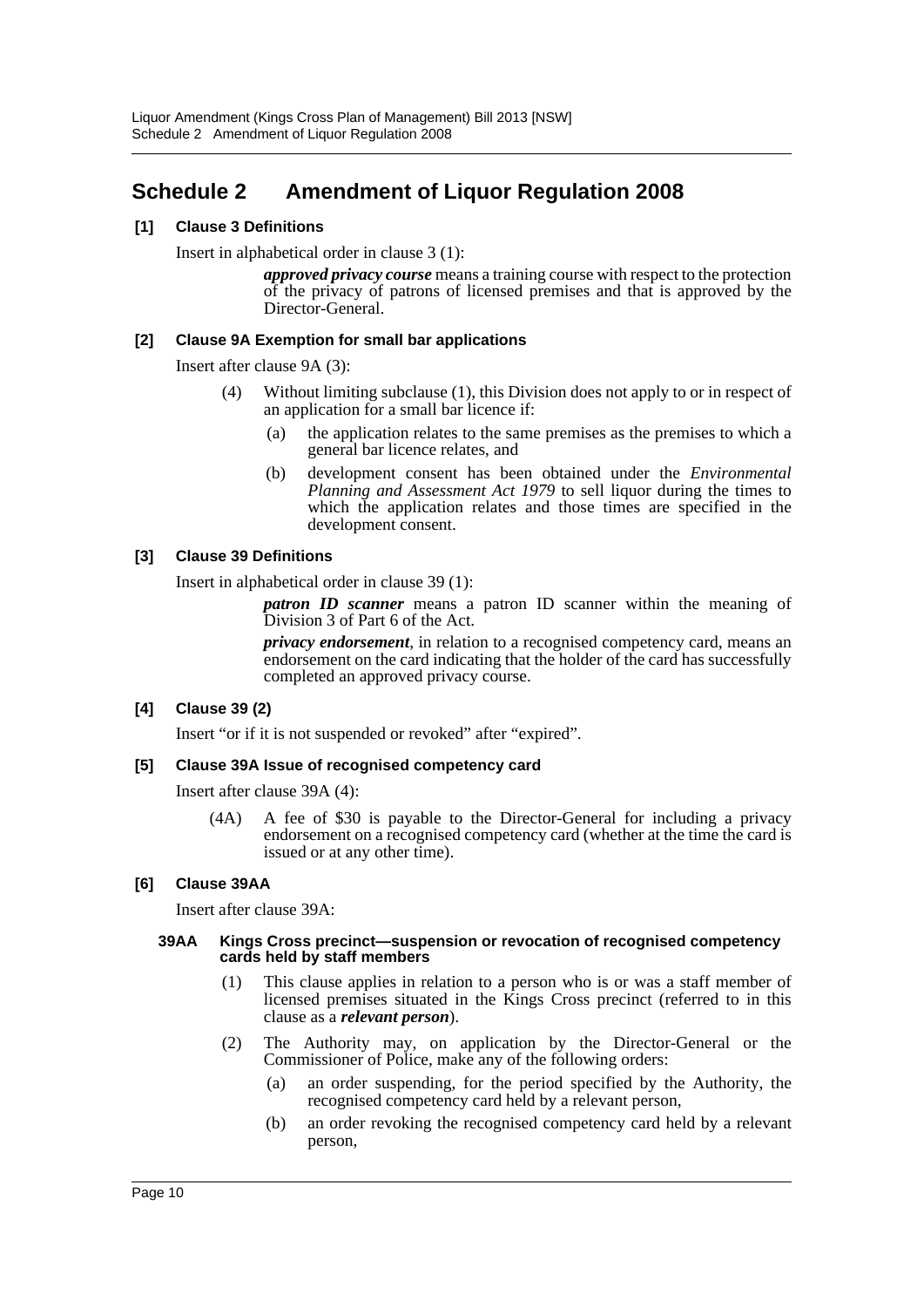- (c) an order declaring that a relevant person is disqualified from holding a recognised competency card for such period (not exceeding 12 months) as is specified in the order.
- (3) The Authority may only make an order under this clause in respect of a relevant person if the Authority is satisfied that the person has, while a member of staff of licensed premises situated in the Kings Cross precinct, contravened any of the person's obligations under the Act or this Regulation:
	- (a) that, in the opinion of the Authority, relate to the responsible service of alcohol, or
	- (b) that relate to the use of a patron ID scanner (including obligations relating to the protection of any personal information recorded by a patron ID scanner).
- (4) The Authority may not make an order under this clause in respect of a relevant person unless the person has been given notice of the application for the order and has been given a reasonable opportunity to make submissions to the Authority in relation to the application.
- (5) An order under this clause takes effect on the date specified by the Authority in the order. Notice of the making of the order is to be given to the relevant person who is the subject of the order, but failure to give notice does not affect the operation of the order if a reasonable attempt has been made to notify the person.
- (6) If the Authority makes an order under this clause in respect of a relevant person, the person may apply to the Administrative Decisions Tribunal for a review of the Authority's decision.
- (7) Section 53 of the *Administrative Decisions Tribunal Act 1997* does not apply in relation to the Authority's decision to make an order under this clause.
- (8) A person must not work in any capacity as an employee on any licensed premises in New South Wales during any period in which:
	- (a) the person's recognised competency card is suspended by the Authority under this clause, or
	- (b) the person is disqualified under this clause from holding a recognised competency card.

Maximum penalty: 50 penalty units.

- (9) If a recognised competency card is suspended or revoked under this clause, the person to whom it was issued must surrender the recognised competency card to the Director-General if required to do so by the Authority. Maximum penalty: 20 penalty units.
- (10) A person (*the employer*) does not commit an offence under clause 40 (2) or  $(2A)$ ,  $40A$   $(2)$ ,  $42$   $(1)$  or  $(1A)$  or  $42A$   $(1)$  in relation to a person whose recognised competency card has been suspended or revoked by the Authority under this clause if:
	- (a) the person presents the employer with a recognised competency card that appears to be current, and
	- (b) the employer is satisfied on reasonable grounds that the card is current.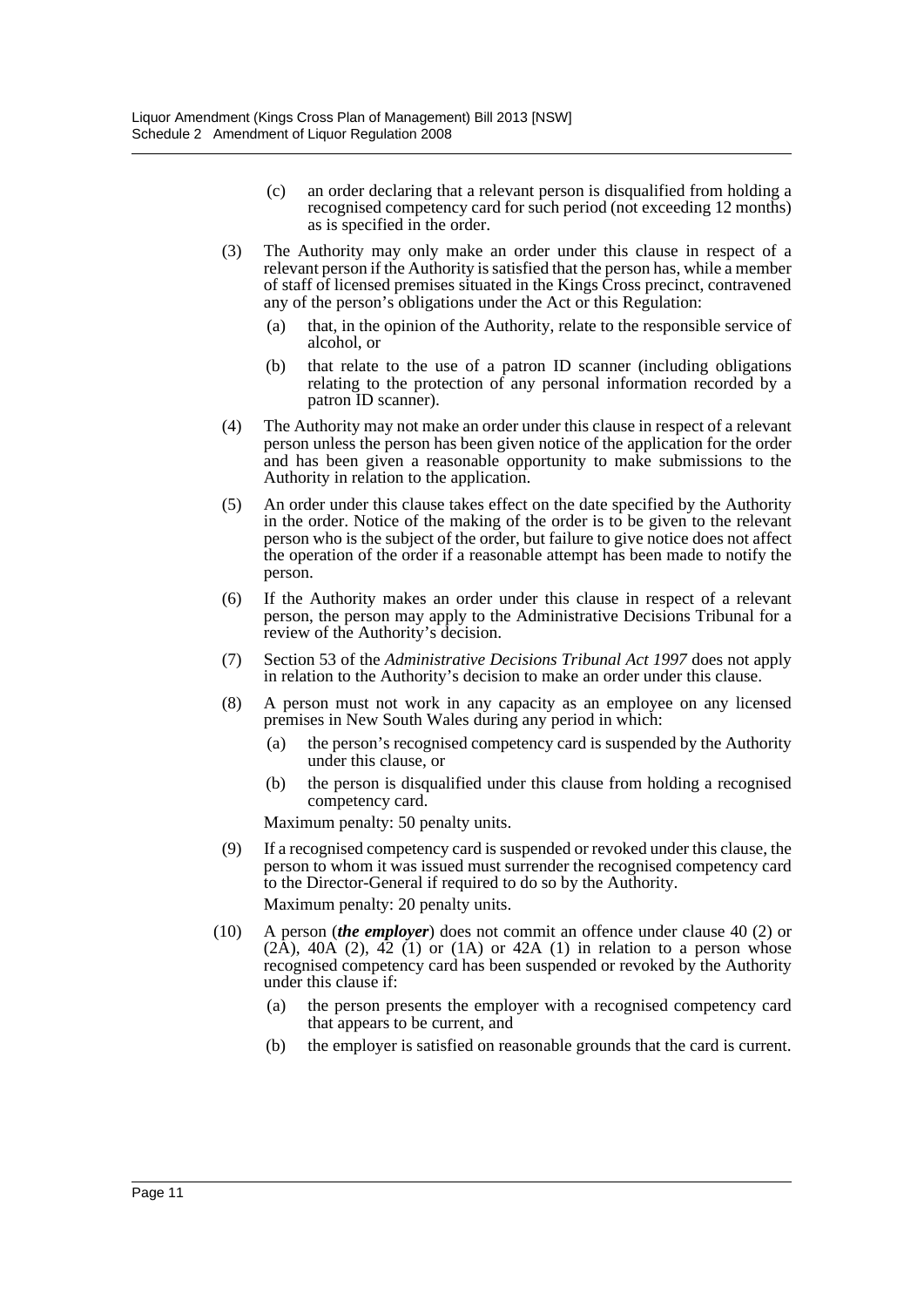# **[7] Clause 40A**

Insert after clause 40:

#### **40A Obligations of licensee as to use of patron ID scanners in Kings Cross precinct**

- (1) The licensee of licensed premises situated in the Kings Cross precinct must not:
	- (a) use a patron ID scanner on the premises, or
	- (b) cause or permit a patron ID scanner to be used on the premises,

unless the licensee holds a current recognised competency card with a privacy endorsement or a certificate issued by the Director-General that the licensee has successfully completed an approved privacy course.

Maximum penalty: 50 penalty units.

- (2) The licensee of licensed premises situated in the Kings Cross precinct must not cause or permit a staff member to use a patron ID scanner on the premises unless the staff member holds:
	- (a) a current recognised competency card with a privacy endorsement, or
	- (b) a certificate issued by the Director-General that the staff member has successfully completed an approved privacy course.

Maximum penalty: 50 penalty units.

- (3) Subclause (1) does not apply to:
	- (a) a person who is taken to be the licensee pursuant to section 62 of the Act, or
	- (b) a licensee that is a corporation.
- (4) A certificate referred to in this clause that a person has successfully completed an approved privacy course ceases to have effect after 28 days following the completion of the approved privacy course to which the certificate relates.

#### **[8] Clause 41A**

Insert after clause 41:

#### **41A Obligations of staff members as to use of patron ID scanners in Kings Cross precinct**

- (1) A staff member of licensed premises situated in the Kings Cross precinct must not use a patron ID scanner on the premises unless the staff member holds:
	- (a) a current recognised competency card with a privacy endorsement, or
	- (b) a certificate issued by the Director-General that the staff member has successfully completed an approved privacy course.

Maximum penalty: 20 penalty units.

(2) Any such certificate ceases to have effect after 28 days following the completion of the course to which the certificate relates.

# **[9] Clause 53A Special licence conditions**

Omit "and 53N" from clause 53A (2). Insert instead ", 53N and 53NA".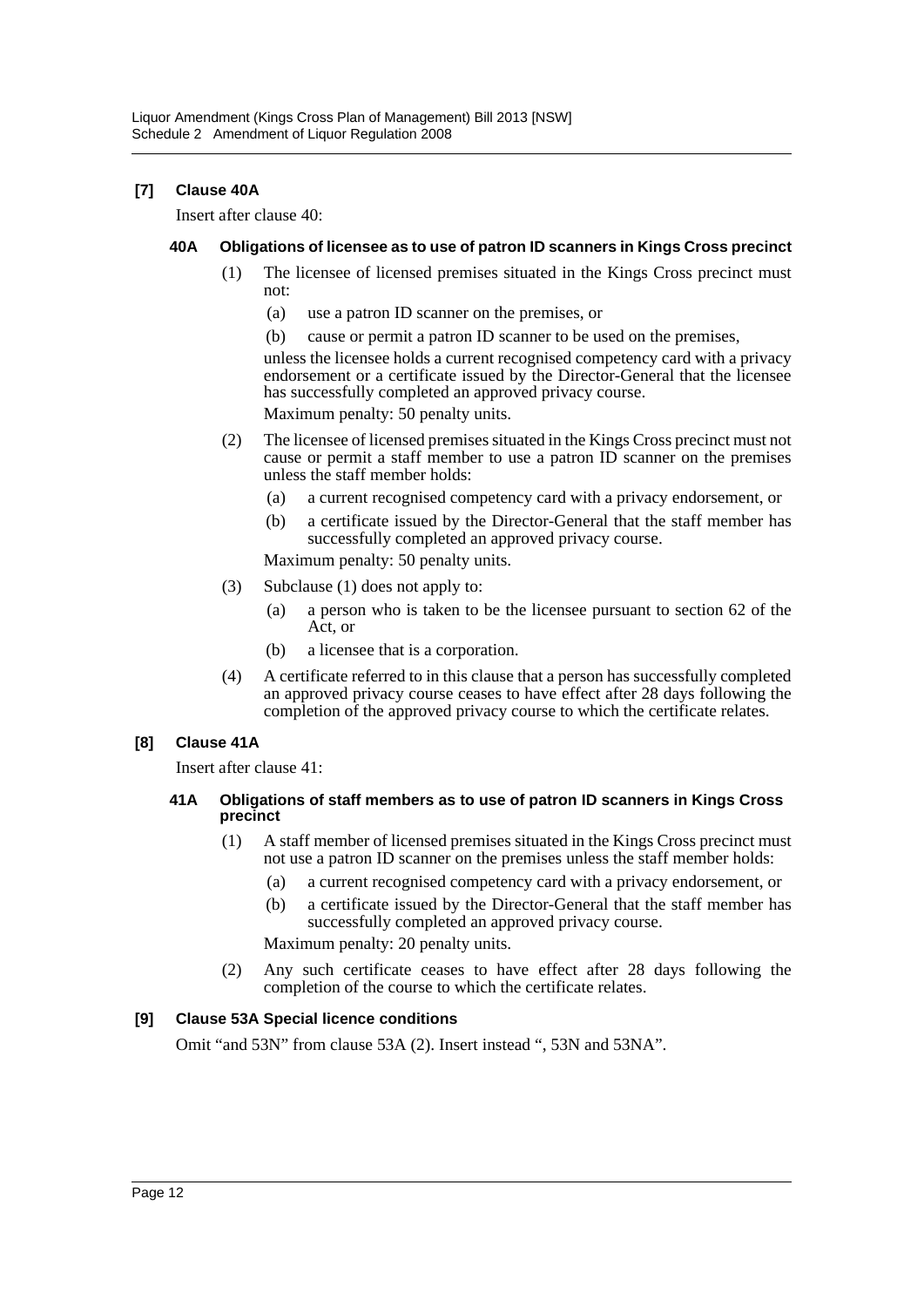#### **[10] Clause 53NA**

Insert after clause 53N:

#### **53NA Hours of operation signage to be displayed**

- (1) The licensee of subject premises must ensure that a sign containing the following information is prominently displayed at or near every entrance by which patrons may enter the premises and in such a manner and in such a position that a patron entering the premises would reasonably be expected to be alerted to its contents:
	- (a) the times during which liquor is authorised to be sold or supplied on the premises,
	- (b) any other times during which the premises are authorised to be open for business.
- (2) Any such sign must be in the form approved by the Director-General.

#### **[11] Clause 53O Alcohol sales data**

Omit "during such period as may be specified by the Director-General by notice in writing served on the licensee" from clause 530 (1).

Insert instead "in respect of each quarterly period commencing 1 July, 1 October, 1 January and 1 April in any year".

#### **[12] Clause 53O (1)**

Insert ", in that period," after "sold or supplied".

#### **[13] Clause 53O (2) (b)**

Omit "in accordance with the arrangements specified in the notice to the licensee".

#### **[14] Clause 53O (3)**

Insert after clause 53O (2):

(3) The requirement to make and keep records under this clause does not apply until the beginning of the next quarterly period following the date on which the amendments made by the *Liquor Amendment (Kings Cross Plan of Management) Act 2013* to this clause commence.

#### **[15] Clause 53Q**

Insert after clause 53P:

#### **53Q Information recorded by patron ID scanners**

For the purposes of section 116AC (1) (e) of the Act, the following information is prescribed:

- (a) the identification details (within the meaning of section 116AA of the Act) of a person,
- (b) the photograph appearing on a person's photo ID (as referred to in section 116AC of the Act).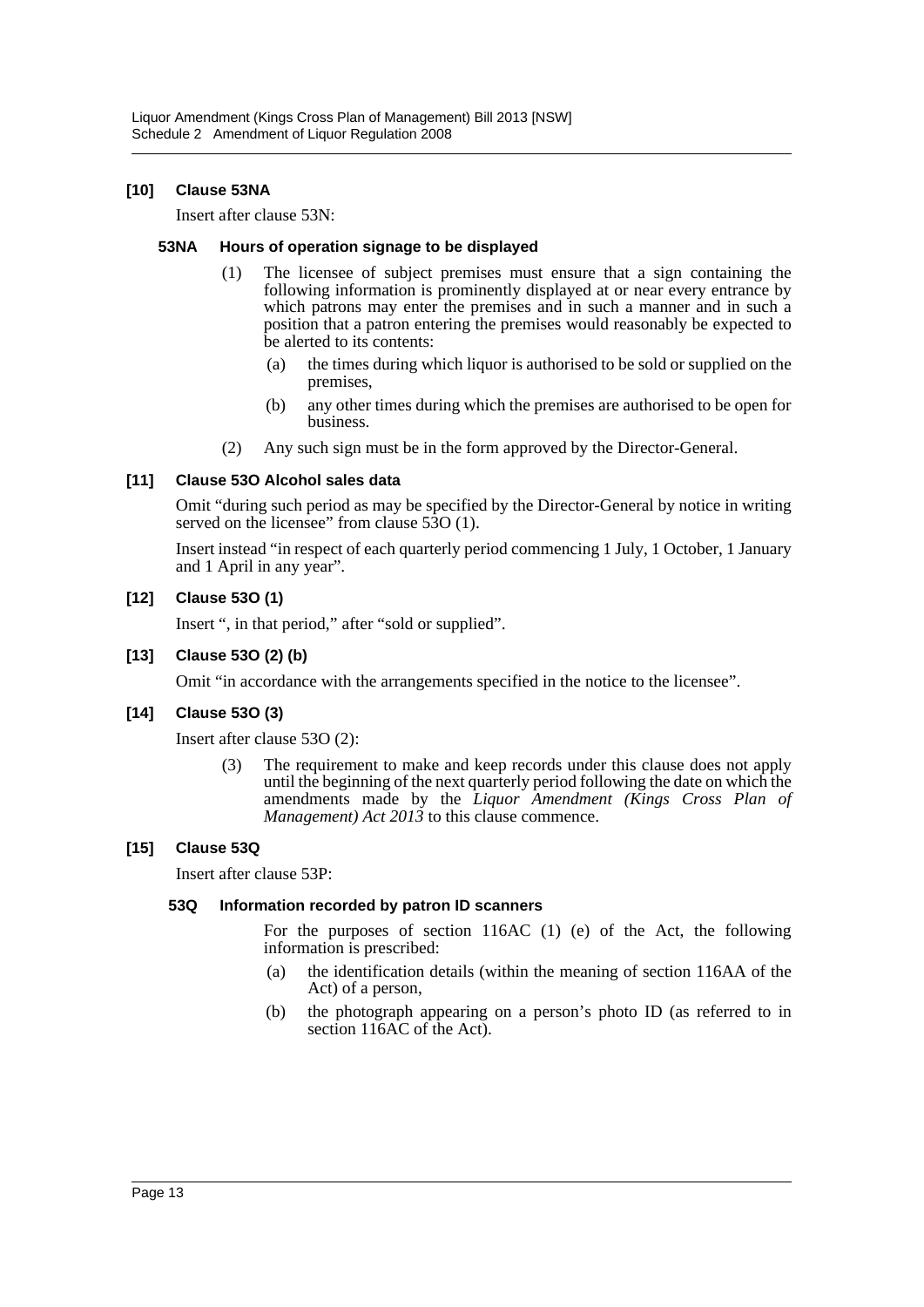#### **[16] Schedule 2 Penalty notice offences**

Insert in appropriate order in the matter relating to offences under the *Liquor Act 2007*:

| Section 116AC $(3)$ | \$550   |
|---------------------|---------|
| Section $116AD(6)$  | \$550   |
| Section $116AE(9)$  | \$2,200 |

# **[17] Schedule 2**

Insert in appropriate order in the matter relating to offences under the *Liquor Regulation 2008*:

| Clause $39AA(8)$ | \$550   |
|------------------|---------|
| Clause $39AA(9)$ | \$220   |
| Clause 40A       | \$1,100 |
| Clause 41A       | \$440   |